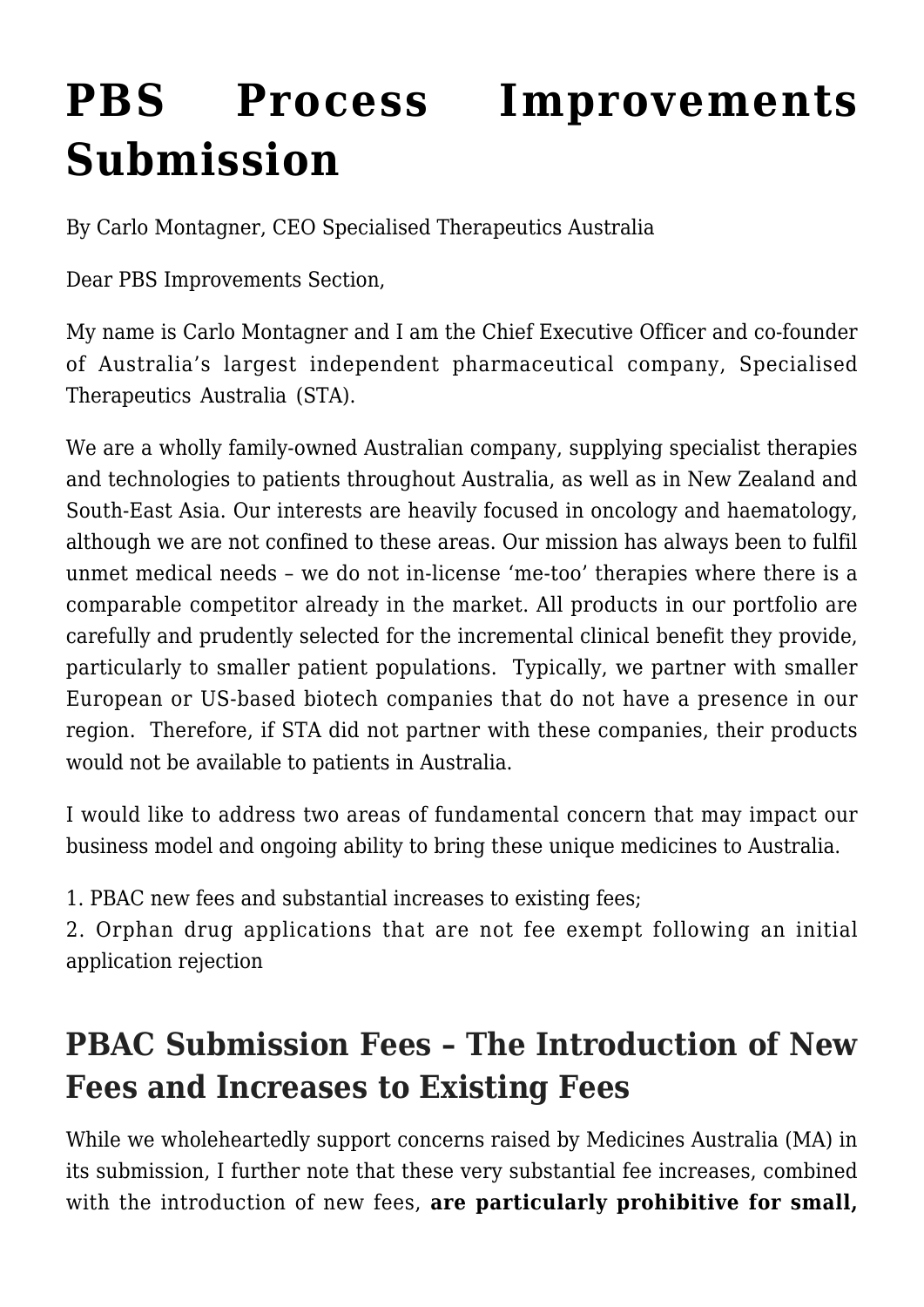#### **independent pharmaceutical companies**.

These fee increases will mean the cost of submitting a major submission is now well in excess of \$300,000 – irrespective of whether the application is successful.

STA has estimated that the combination of fee increases, new fees for various processes and internal costs of submission preparation will mean that the real cost per submission is approaching \$750,000.

Considering that it typically takes several submissions to achieve a PBS listing, companies need to budget almost \$2 million for a single submission, with no predictability that the submission will be successful or commercially feasible, if onerous listing conditions are mandated by the PBAC.

As discussed, this makes the cost of lodging a submission increasingly prohibitive. But for small, independent privately-owned companies like our own, these charges present a major barrier.

While these commercial considerations are matters for all pharmaceutical companies, larger multi-national companies have far greater financial resources to bear this cost upfront.

For smaller companies in this industry with a turnover of less than \$50 million annually, these increased costs will potentially mean the financial risk is simply too great, especially when the outcome of a PBAC submission is highly unpredictable.

I acknowledge that there is never a guarantee of success for any pharmaceutical company when it submits to the PBAC for reimbursement. I understand there is not an unlimited pool of funding from the government, and also that not every therapy deserves reimbursement.

It is now apparent from our own experience with recent major submissions, that even when a company has attained high-level trial evidence showing a drug has achieved its primary and secondary endpoints, has demonstrated statistically significant improved survival data, and when the same therapy has achieved positive reimbursement recommendations from key agencies such as NICE, it can still be rejected multiple times by the PBAC.

I would further note that as MA has advised, these PBS submission cost increases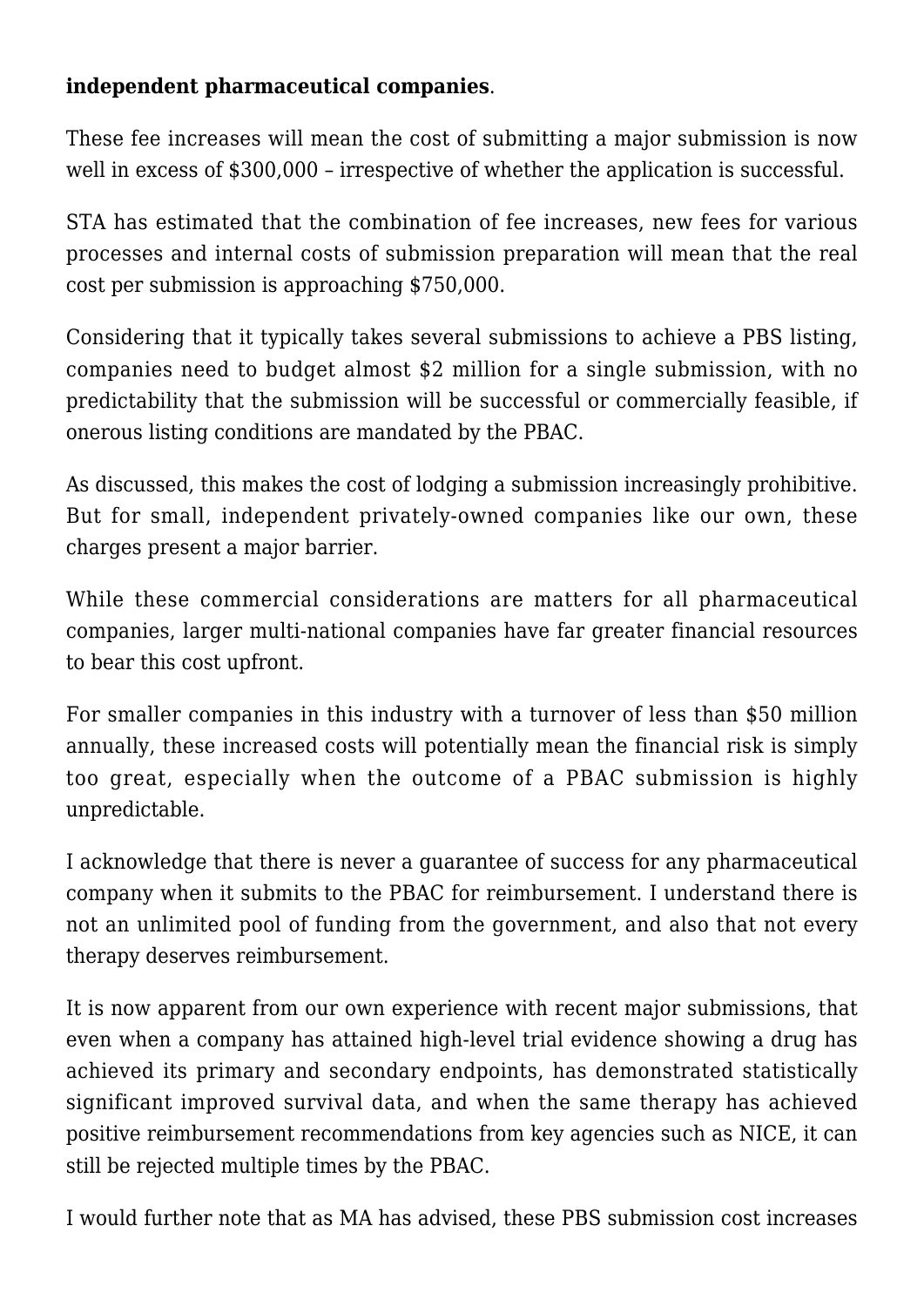seem disproportionate to the work input required by the Department of Health.

MA is calling for an independent audit of the changes proposed in the draft Cost Recovery Implementation Statement (CRIS). STA is supportive of this stance, and agrees more clarity is required – particularly around the new charges proposed for the facilitated resolution pathway (\$238,230) and the associated facilitated workshop with one or more PBAC members (approximately \$72,000). These charges appear exorbitant and it is not clear how additional funds will be used.

#### **Independent Experience**

My concerns stem from personal experience. In the past year, our company has submitted two applications for a TGA-approved breast cancer drug NERLYNX (neratinib) to be PBS listed for the benefit of all appropriate patients. We have also submitted two further applications for a novel myeloma therapy APLIDIN (plitidepsin) that is providing hope to patients who have relapsed after earlier lines of treatment. Even based on the older fee structure and levels, these four applications have cost our company almost \$1 million in fees.

This amount does not take into account all the other necessary costs involved in preparing a detailed submission dossier, including advisory board meetings, market surveys to determine treatment algorithms, and developing a health technology economic model to determine cost-effectiveness outcomes. These items add several hundred thousand dollars to the standard submission costs.

On at least three of these occasions submitting for NERLYNX and APLIDIN, ST was unsuccessful. An outcome for the latest APLIDIN submission is not yet public.

Both of these therapies are approved by highly regarded regulatory agencies, and in the case of NERLYNX, reimbursed in other parts of the world.

I accept there will always be risk when it comes to bringing new medicines to market.

History shows it will typically take two, or even three PBAC submissions to achieve a listing, even with the best evidence available. Given this, the reality is that with the new fees and increases to existing fees, pharmaceutical companies will be spending in excess of \$3 million for every drug they try to list. It's a vast amount of money when there is no definitive predictor of listing success that a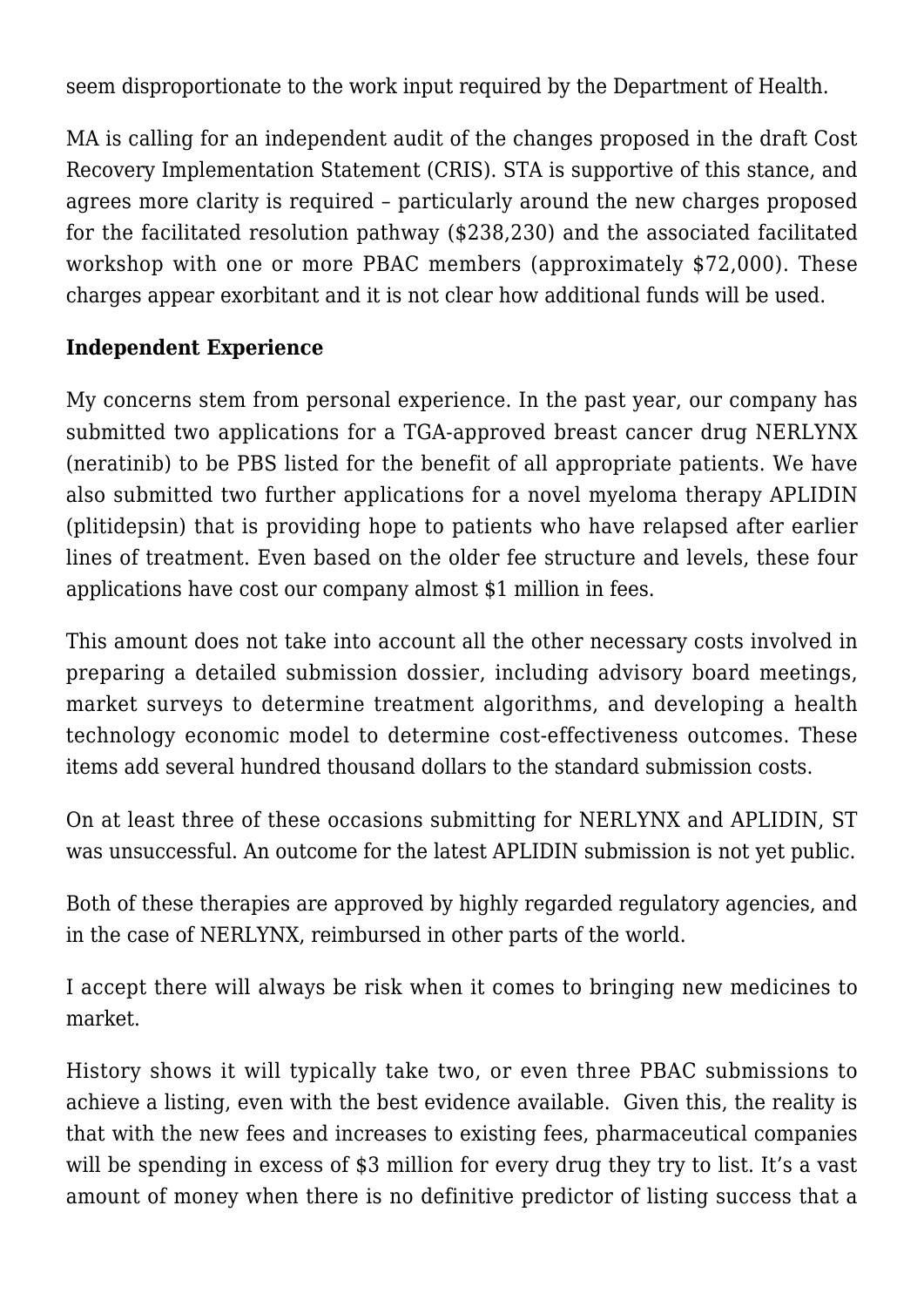company can rely on to determine the degree of investment risk. As stated earlier, while large multi-national pharma companies may be able to bear this cost and risk, smaller companies such as STA cannot manage this level of 'upfront' payment combined with the high risk of rejection due to the poor predictability of listing success.

#### **A Potential Solution**

A potential solution to this situation is to provide special consideration to pharmaceutical companies that are generating annual revenues of less than \$50 million.

I am respectfully requesting that smaller companies with revenue <\$50M annually be granted an exemption from paying new fees 'upfront' for at least the first two applications, and when, or if, a drug is listed on the PBS, the company then pays those fees in arrears, in instalments when PBS expense on that drug exceeds \$3M per year.

# **Orphan Drugs**

The situation is even more difficult with orphan drugs – that is, therapies that treat people with rare diseases and where there is a high unmet clinical need.

These patient populations are frequently denied effective targeted therapies but have the same right to receive precision medicines that may significantly improve their outcomes.

While the PBAC provides an exemption on the initial PBAC submission for drugs that have been orphan-designated, this is not the case for subsequent submissions.

As stated earlier, it typically takes two to three submissions for a drug to receive a positive PBAC approval.

Given this statistic, we are now faced with a real barrier for orphan drugs to be PBS listed as the likelihood of success in the only fee exempt round (first submission) is low, and the revenue that would be generated by the orphan drug insufficient to justify the multi-million dollar outlay required for subsequent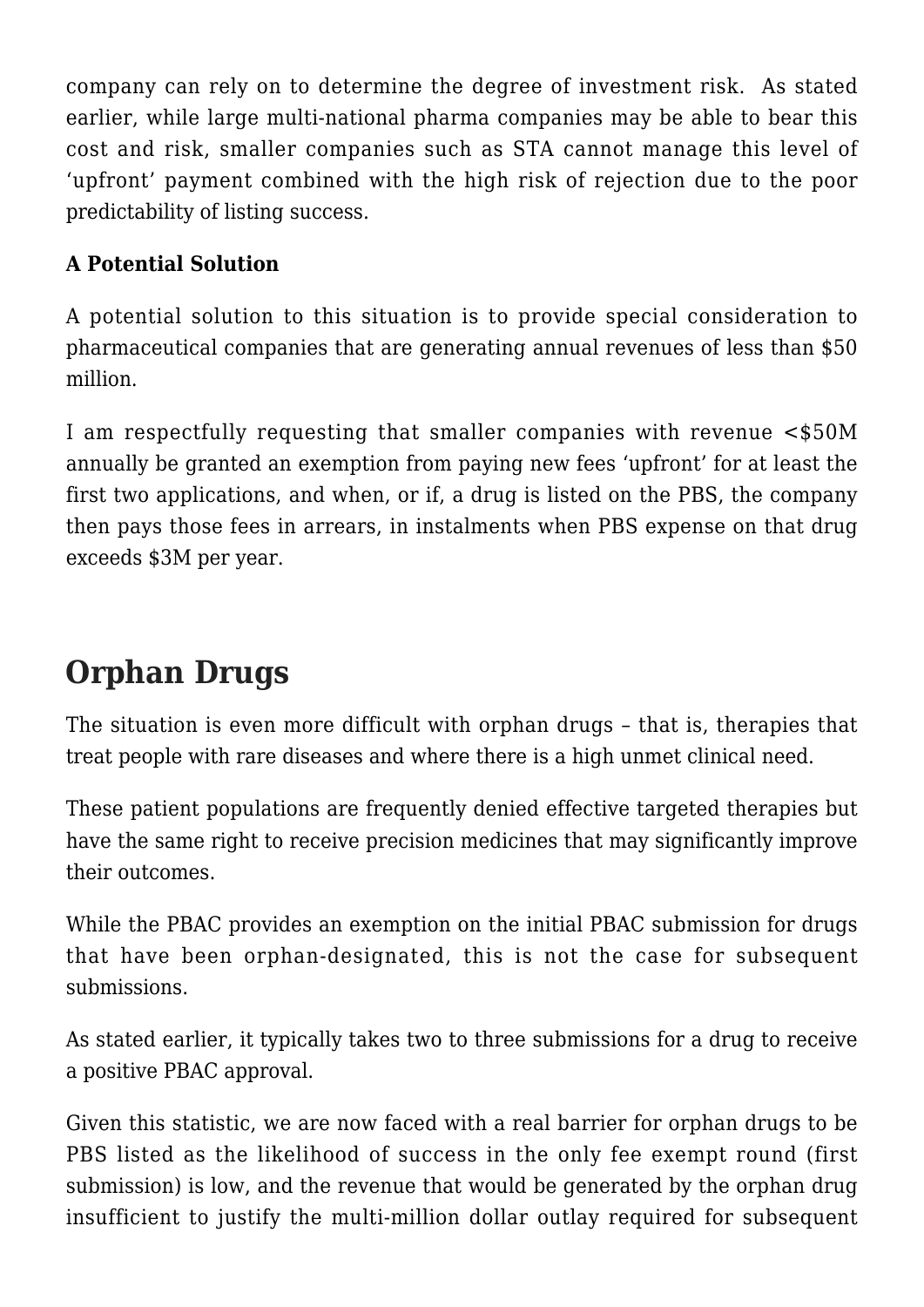submissions.

I would like to propose that the first two PBAC submissions for orphan designated drugs are fee exempt, with a further minor submission included (if this required following an unsuccessful second major submission).

## **Finally**

The PBS was established more than 50 years ago to ensure that all Australian residents have affordable and reliable access to a wide range of necessary medicines.

I fear that when the full impact of the July 2020 PBAC fee increases is realised in the next two to three years, small Australian-owned companies like ours will not be able to take on the financial burden and associated risk to bring these new medicines to Australia.

Ultimately, this means that patients will miss out, because the international drug development companies STA partners with to make these therapies available do not have an established presence in this region.

Of most concern is that Australia will end up like New Zealand, where many companies no longer submit products for regulatory approval due to the low probability of achieving reimbursement.

The Federal Government may believe that if a drug is important enough, then it will be developed by a large multi-national pharmaceutical company with an established local presence.

In reality, many of the smaller-volume targeted therapies – resulting from the evolution of precision medicine research – are developed by small biotech firms. Many of these firms have great expertise in drug development but are developing niche medicines not typically commercially attractive to big pharma. The STA business model has always been to partner with these companies and fulfil unmet medical needs – in large and small patient populations.

Without the support of smaller companies like STA, valuable therapies being developed by small biotechs may never reach the people for whom they were